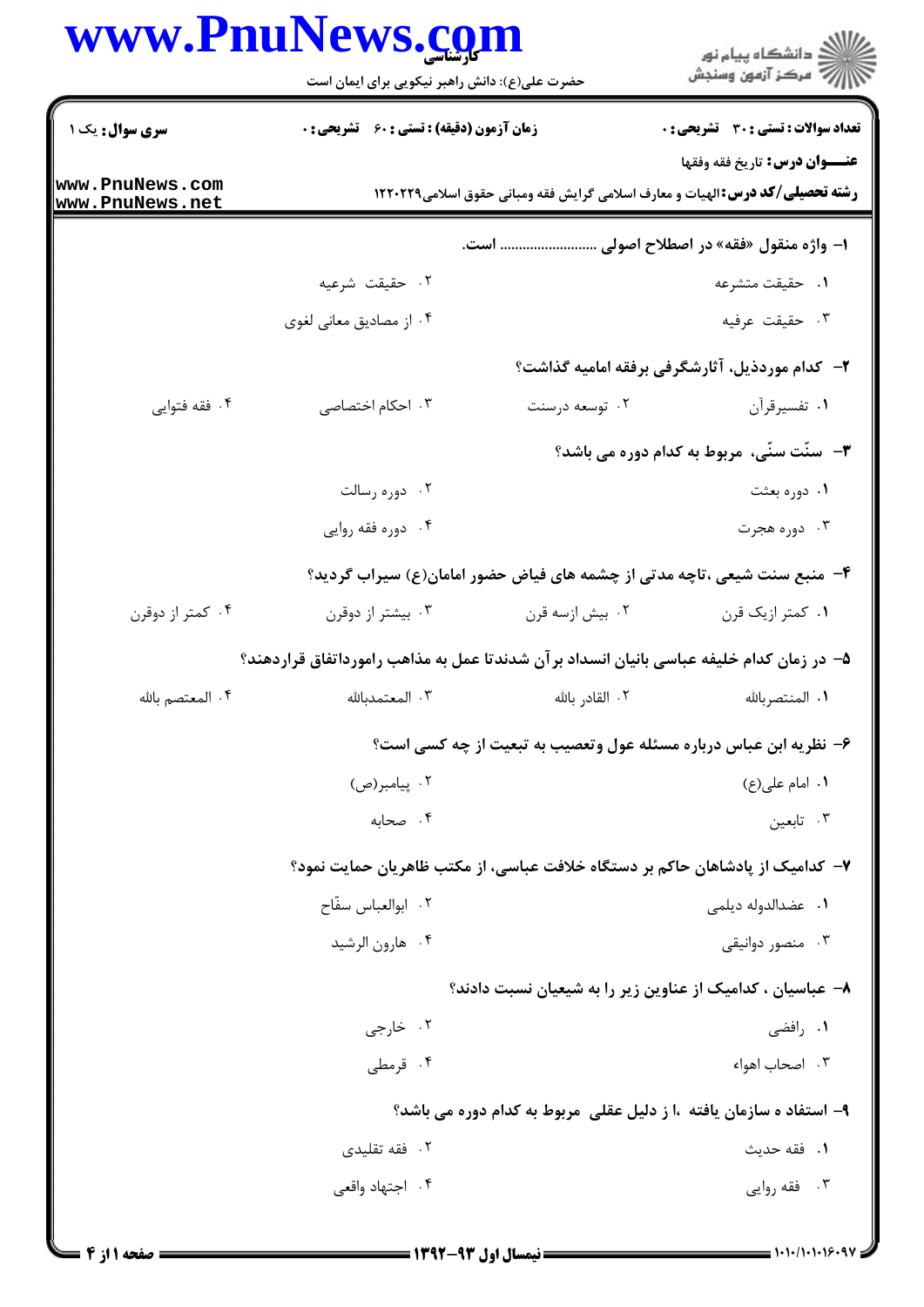## **WWW PniiNews com**

|                                    | www.PnuNews.com<br>حضرت علی(ع): دانش راهبر نیکویی برای ایمان است | ر<br>دانشڪاه پيام نور)<br>ا∛ مرڪز آزمون وسنڊش                                                                         |
|------------------------------------|------------------------------------------------------------------|-----------------------------------------------------------------------------------------------------------------------|
| <b>سری سوال : ۱ یک</b>             | زمان آزمون (دقیقه) : تستی : 60 ٪ تشریحی : 0                      | <b>تعداد سوالات : تستی : 30 ٪ تشریحی : 0</b>                                                                          |
| www.PnuNews.com<br>www.PnuNews.net |                                                                  | عنــوان درس: تاريخ فقه وفقها<br><b>رشته تحصیلی/کد درس: ا</b> لهیات و معارف اسلامی گرایش فقه ومبانی حقوق اسلامی1۲۲۰۲۲۹ |
|                                    |                                                                  | <b>۱۰- کدام ویژگی شخصیتی ابومنصور، موجب گردید تا وی به «دوانیقی» ملقب گردد؟</b>                                       |
|                                    | ۰۲ خساست و تنگ نظری                                              | ۰۱ برخوردهای مستبدانه                                                                                                 |
|                                    | ۰۴ تیزبینی و زیرکی                                               | ۰۳ گذشت و ایثار                                                                                                       |
|                                    |                                                                  | 11– نخستین مدرسه فقه فتوایی شیعه، درکجابوجودآمد؟                                                                      |
| ۰۴ بصره                            | ۰۳ کوفه                                                          | ۰۱ حلّه<br>۰۲ بغداد                                                                                                   |
|                                    |                                                                  | <b>۱۲</b> - پس ازبسته شدن باب اجتهاد ،بازیافت احکام شرعی، به چه صورت درآمد؟                                           |
|                                    | ۲. آغاز استدلال فقهى و استعمال قواعد اصولى.                      | ۰۱ تلخیص و حاشیه نویسی بر آثار پیشینیان.                                                                              |
|                                    | ۰۴ بررسی سند احادیث از جهت میزان وثاقت .                         | ۰۳ گردآوری روایات و تبویب ابواب آنها.                                                                                 |
|                                    |                                                                  | ۱۳- ٪ چه کسی معتقد بودکه از طریق ا صول و ادلّه ای همچون :اجتهادبه رای ،میتوان ً به حکم شرعی رسید؟                     |
|                                    | ۰۲ مالک بن انس                                                   | ٠١. ابوحنيفه                                                                                                          |
|                                    | ۰۴ احمدبن حنبل                                                   | ۰۳ محمدبن ادريس شافعي                                                                                                 |
|                                    |                                                                  | ۱۴- در کدام دوره ، به گردآوری متون و تصنیف رسائل منفرد پرداخته شد؟                                                    |
|                                    | ۰۲ فقه فتوايي                                                    | ۰۱ فقه روايي                                                                                                          |
|                                    | ۰۴ فقه علوی                                                      | ۰۳ فقه جعفري                                                                                                          |
|                                    |                                                                  | ۱۵– کدام شخصیت،دراواخر قرن ششم ،هیمنه تقلیدراشکسته و بنیان اجتهاد نوینی را بنا نهاد؟                                  |
|                                    | ۰۲ محقق حلّی                                                     | <b>۱.</b> علامه حلّی                                                                                                  |
|                                    | ۰۴ شیخ طوسی                                                      | ۰۳ سیدابوالمکارم ابن زهره                                                                                             |
|                                    |                                                                  | ۱۶- لقب ثقة الاسلام براي شيخ كليني، بيانگراعتمادكدام گروه به ايشان بود؟                                               |
|                                    | ۰۲ اهل عراق                                                      | ۰۱ شیعیان                                                                                                             |
|                                    | ۰۴ همه مذاهب اسلامی                                              | ۰۳ مذاهب اربعه                                                                                                        |
|                                    |                                                                  | ۱۷– کدامیک از موارد زیر،فرصت توافق وتفاهم را ازشیعه سلب می نمود؟                                                      |
|                                    | ۰۲ ارسال                                                         | ۰۱ تقیه                                                                                                               |
|                                    | ۴. قاعدهٔ جمع                                                    | ۰۳ تعارض                                                                                                              |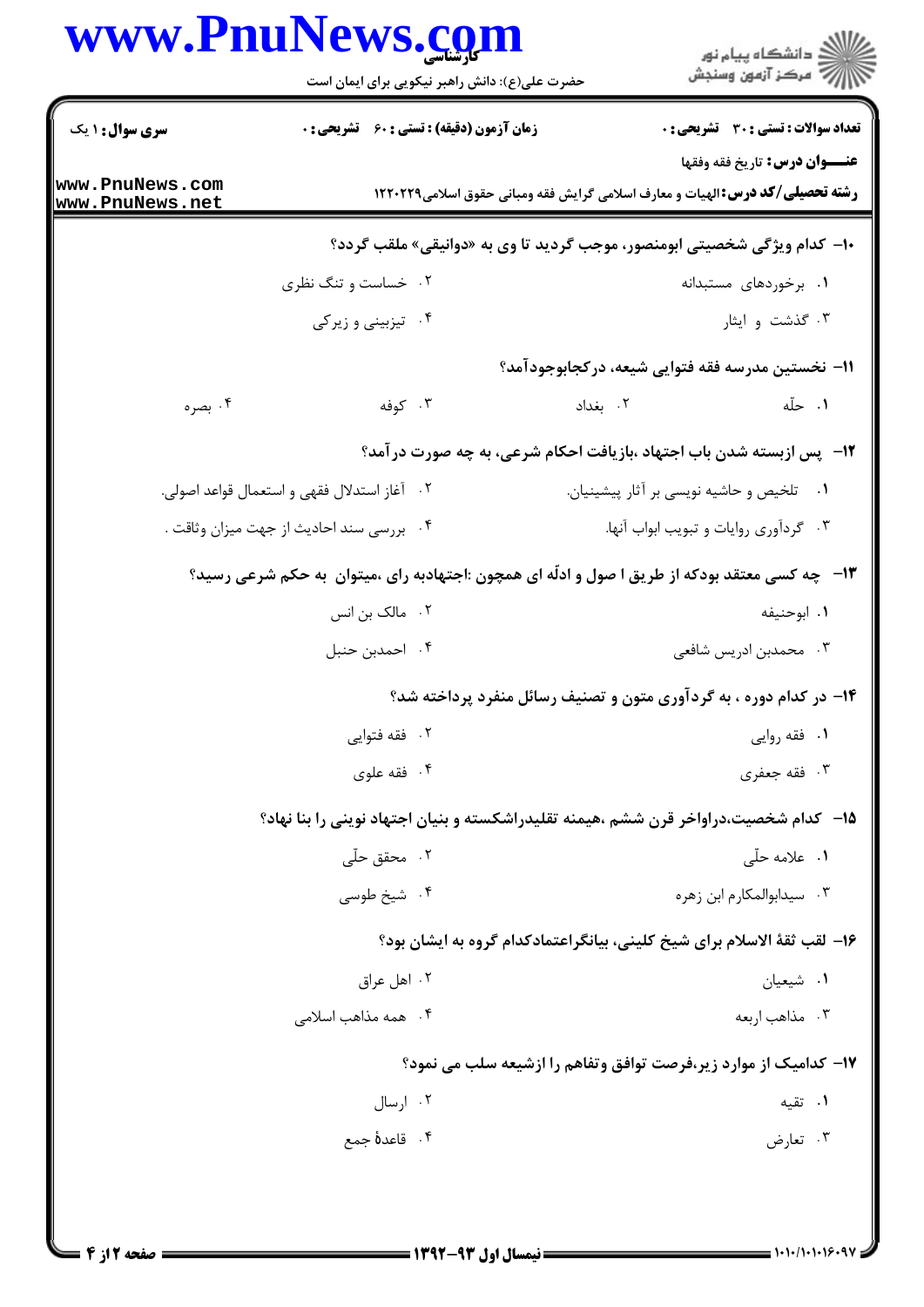## WW DnuNawg sam W

| تعداد سوالات : تستى : 30 قشريحى : 0<br><b>زمان آزمون (دقیقه) : تستی : 60 ٪ تشریحی : 0</b><br><b>سری سوال : ۱ یک</b><br><b>عنـــوان درس:</b> تاريخ فقه وفقها<br><b>رشته تحصیلی/کد درس: ا</b> لهیات و معارف اسلامی گرایش فقه ومبانی حقوق اسلامی1۲۲۰۲۲۹<br>۱۸– کدامیک از آثارشیخ صدوق ،مرحله گذار ازفقه روایی به فقه فتوایی را تسهیل نمود؟<br>٠١. الناسخ والمنسوخ<br>٢. الجمعه والجامعه<br>۰۴ فضل المساجد<br>٠٣ من لايحضره الفقيه<br>1۹– كتاب((تاسيس الشيعه)) ازكيست؟<br>۰۲ هشام بن حکم<br>٠١. آيت الله سيدحسن مدرس<br>۰۴ شیخ مرتضی انصاری<br>۰۳ آیت الله سیدحسن صدر<br>۲۰- کدامیک از فقهای زیر، جزو راویان بزرگ سده چهارم می باشد؟<br>۰۲ ابن جنید اسکافی<br>۰۱ ابن ابی عقیل عمانی<br>۰۴ جعفربن قولويه<br>۰۳ ابن داود<br><b>ا۲−</b> برای اثبات حجیت کدامیک از اصول عملیه، به صحاح سه گانه زراره استناد شده است؟<br>٠٢ اصل استصحاب<br>٠١ اصل برائت<br>۰۴ اصل تخيير<br>٠٣ اصل اشتغال<br>۲۲- کدام گروه ،ازطریق ره آورد حجمی توانست سرعت دستیابی به روایات را افزایش دهد؟<br>۰۲ ائمه اربعه<br>٠١. اصوليون<br>۰۳ اخباریان<br>۰۴ صحابه و تابعین<br>۲۳- «مقیس»،بعنوان یکی از ارکان قیاس، در اصطلاح اصولی به چه معناست؟<br>۰۱ شباهتی که دلیل قیاس و مقایسه میباشد.<br>۰۲ ملت و ملاک حکم که، فقیه با کاوش عقلانی به آن پی میبرد.<br>۰۳ موضوع اول که، حکمش صراحتا در شریعت بیان شده است.<br>۰۴ موضوع دوم که، بر موضوع نخست قیاس شده است.<br>۲۴– کدام شخصیت ،دراستخراج ًحکم شرعی از شیوه عمل به قواعد قر آن استفاده می نمود؟<br>۰۲ ابن جنید<br>۰۱ ابن ابی عقیل<br>۰۳ سیدمرتضی<br>۰۴ شیخ طوسی | www.rnuive | حضرت علی(ع): دانش راهبر نیکویی برای ایمان است | د دانشگاه پيام نور<br>7' مرڪز آزمون وسنڊش |  |
|--------------------------------------------------------------------------------------------------------------------------------------------------------------------------------------------------------------------------------------------------------------------------------------------------------------------------------------------------------------------------------------------------------------------------------------------------------------------------------------------------------------------------------------------------------------------------------------------------------------------------------------------------------------------------------------------------------------------------------------------------------------------------------------------------------------------------------------------------------------------------------------------------------------------------------------------------------------------------------------------------------------------------------------------------------------------------------------------------------------------------------------------------------------------------------------------------------------------------------------------------------------------------------------------------------------------------------------------------------------------------------------------------------------------------------------------------------------------------------|------------|-----------------------------------------------|-------------------------------------------|--|
| www.PnuNews.com<br>www.PnuNews.net                                                                                                                                                                                                                                                                                                                                                                                                                                                                                                                                                                                                                                                                                                                                                                                                                                                                                                                                                                                                                                                                                                                                                                                                                                                                                                                                                                                                                                             |            |                                               |                                           |  |
|                                                                                                                                                                                                                                                                                                                                                                                                                                                                                                                                                                                                                                                                                                                                                                                                                                                                                                                                                                                                                                                                                                                                                                                                                                                                                                                                                                                                                                                                                |            |                                               |                                           |  |
|                                                                                                                                                                                                                                                                                                                                                                                                                                                                                                                                                                                                                                                                                                                                                                                                                                                                                                                                                                                                                                                                                                                                                                                                                                                                                                                                                                                                                                                                                |            |                                               |                                           |  |
|                                                                                                                                                                                                                                                                                                                                                                                                                                                                                                                                                                                                                                                                                                                                                                                                                                                                                                                                                                                                                                                                                                                                                                                                                                                                                                                                                                                                                                                                                |            |                                               |                                           |  |
|                                                                                                                                                                                                                                                                                                                                                                                                                                                                                                                                                                                                                                                                                                                                                                                                                                                                                                                                                                                                                                                                                                                                                                                                                                                                                                                                                                                                                                                                                |            |                                               |                                           |  |
|                                                                                                                                                                                                                                                                                                                                                                                                                                                                                                                                                                                                                                                                                                                                                                                                                                                                                                                                                                                                                                                                                                                                                                                                                                                                                                                                                                                                                                                                                |            |                                               |                                           |  |
|                                                                                                                                                                                                                                                                                                                                                                                                                                                                                                                                                                                                                                                                                                                                                                                                                                                                                                                                                                                                                                                                                                                                                                                                                                                                                                                                                                                                                                                                                |            |                                               |                                           |  |
|                                                                                                                                                                                                                                                                                                                                                                                                                                                                                                                                                                                                                                                                                                                                                                                                                                                                                                                                                                                                                                                                                                                                                                                                                                                                                                                                                                                                                                                                                |            |                                               |                                           |  |
|                                                                                                                                                                                                                                                                                                                                                                                                                                                                                                                                                                                                                                                                                                                                                                                                                                                                                                                                                                                                                                                                                                                                                                                                                                                                                                                                                                                                                                                                                |            |                                               |                                           |  |
|                                                                                                                                                                                                                                                                                                                                                                                                                                                                                                                                                                                                                                                                                                                                                                                                                                                                                                                                                                                                                                                                                                                                                                                                                                                                                                                                                                                                                                                                                |            |                                               |                                           |  |
|                                                                                                                                                                                                                                                                                                                                                                                                                                                                                                                                                                                                                                                                                                                                                                                                                                                                                                                                                                                                                                                                                                                                                                                                                                                                                                                                                                                                                                                                                |            |                                               |                                           |  |
|                                                                                                                                                                                                                                                                                                                                                                                                                                                                                                                                                                                                                                                                                                                                                                                                                                                                                                                                                                                                                                                                                                                                                                                                                                                                                                                                                                                                                                                                                |            |                                               |                                           |  |
|                                                                                                                                                                                                                                                                                                                                                                                                                                                                                                                                                                                                                                                                                                                                                                                                                                                                                                                                                                                                                                                                                                                                                                                                                                                                                                                                                                                                                                                                                |            |                                               |                                           |  |
|                                                                                                                                                                                                                                                                                                                                                                                                                                                                                                                                                                                                                                                                                                                                                                                                                                                                                                                                                                                                                                                                                                                                                                                                                                                                                                                                                                                                                                                                                |            |                                               |                                           |  |
|                                                                                                                                                                                                                                                                                                                                                                                                                                                                                                                                                                                                                                                                                                                                                                                                                                                                                                                                                                                                                                                                                                                                                                                                                                                                                                                                                                                                                                                                                |            |                                               |                                           |  |
|                                                                                                                                                                                                                                                                                                                                                                                                                                                                                                                                                                                                                                                                                                                                                                                                                                                                                                                                                                                                                                                                                                                                                                                                                                                                                                                                                                                                                                                                                |            |                                               |                                           |  |
|                                                                                                                                                                                                                                                                                                                                                                                                                                                                                                                                                                                                                                                                                                                                                                                                                                                                                                                                                                                                                                                                                                                                                                                                                                                                                                                                                                                                                                                                                |            |                                               |                                           |  |
|                                                                                                                                                                                                                                                                                                                                                                                                                                                                                                                                                                                                                                                                                                                                                                                                                                                                                                                                                                                                                                                                                                                                                                                                                                                                                                                                                                                                                                                                                |            |                                               |                                           |  |
|                                                                                                                                                                                                                                                                                                                                                                                                                                                                                                                                                                                                                                                                                                                                                                                                                                                                                                                                                                                                                                                                                                                                                                                                                                                                                                                                                                                                                                                                                |            |                                               |                                           |  |
|                                                                                                                                                                                                                                                                                                                                                                                                                                                                                                                                                                                                                                                                                                                                                                                                                                                                                                                                                                                                                                                                                                                                                                                                                                                                                                                                                                                                                                                                                |            |                                               |                                           |  |
|                                                                                                                                                                                                                                                                                                                                                                                                                                                                                                                                                                                                                                                                                                                                                                                                                                                                                                                                                                                                                                                                                                                                                                                                                                                                                                                                                                                                                                                                                |            |                                               |                                           |  |
|                                                                                                                                                                                                                                                                                                                                                                                                                                                                                                                                                                                                                                                                                                                                                                                                                                                                                                                                                                                                                                                                                                                                                                                                                                                                                                                                                                                                                                                                                |            |                                               |                                           |  |
|                                                                                                                                                                                                                                                                                                                                                                                                                                                                                                                                                                                                                                                                                                                                                                                                                                                                                                                                                                                                                                                                                                                                                                                                                                                                                                                                                                                                                                                                                |            |                                               |                                           |  |
|                                                                                                                                                                                                                                                                                                                                                                                                                                                                                                                                                                                                                                                                                                                                                                                                                                                                                                                                                                                                                                                                                                                                                                                                                                                                                                                                                                                                                                                                                |            |                                               |                                           |  |
|                                                                                                                                                                                                                                                                                                                                                                                                                                                                                                                                                                                                                                                                                                                                                                                                                                                                                                                                                                                                                                                                                                                                                                                                                                                                                                                                                                                                                                                                                |            |                                               |                                           |  |